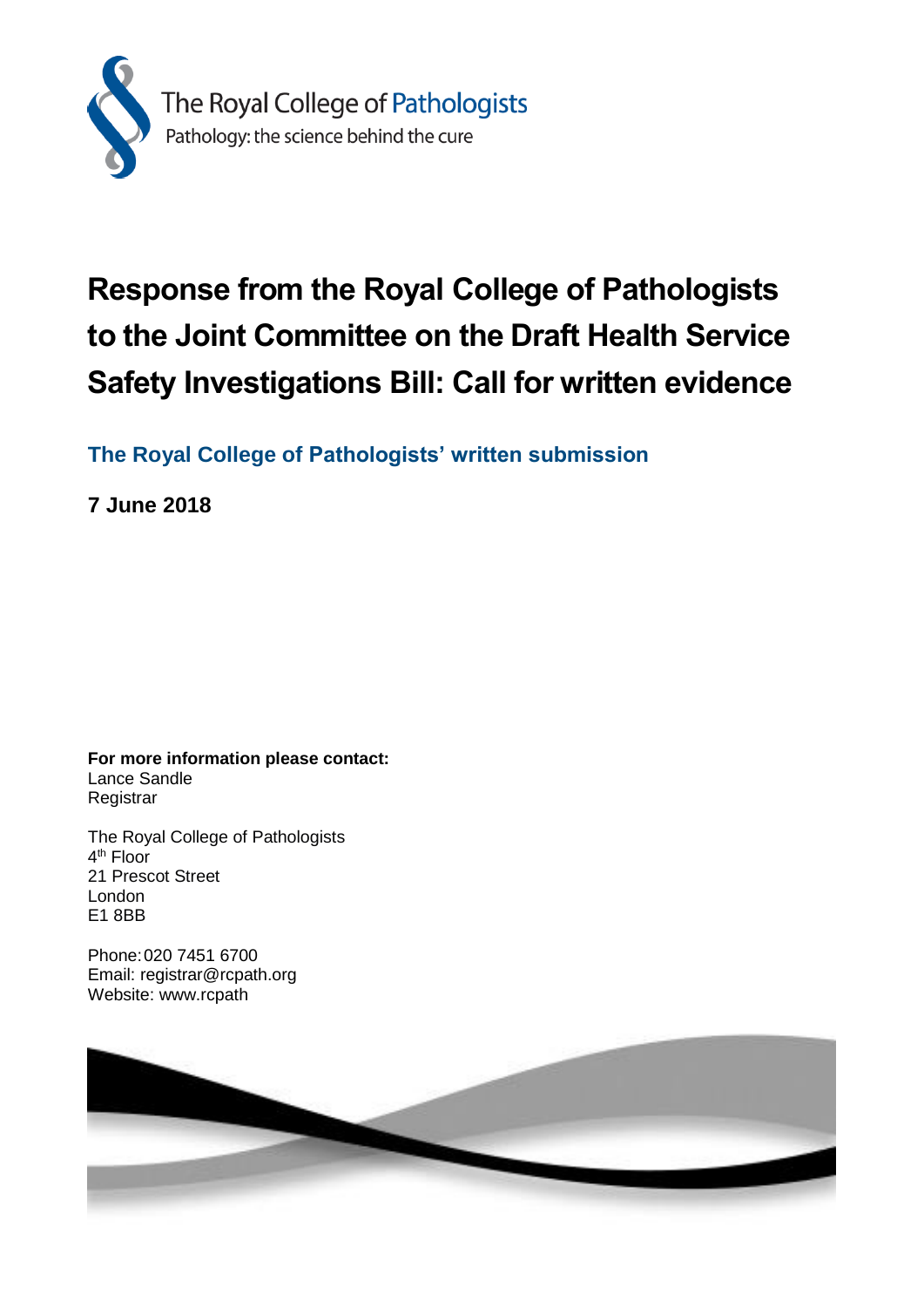# **1.0 About the Royal College of Pathologists**

The Royal College of Pathologists (RCPath) is a professional membership organisation with charitable status. It is committed to setting and maintaining professional standards and to promoting excellence in the teaching and practice of pathology. Pathology is the science at the heart of modern medicine and is involved in 70 per cent of all diagnoses made within the National Health Service. The College aims to advance the science and practice of pathology, to provide public education, to promote research in pathology and to disseminate the results. We have over 10,000 members across 20 specialties working in hospital laboratories, universities and industry worldwide to diagnose, treat and prevent illness.

RCPath's response reflects comments made by Fellows and members.

#### About this response

This response from the College provides background information on the medical examiners (MEs) initiative and looks at the interaction between MEs and the **Health Service Safety Investigations Body** (HSSIB). Some sections of this response reflect comments made by Fellows and members.

## **2.0 General issues**

- Will the HSSIB command the confidence of patients and their families and healthcare professionals?
- Should the HSSIB's remit extend to private healthcare?
- Can patients and the public be confident that 'safe space' investigations will remedy the deficiencies of existing NHS complaints mechanisms?
- Are there any deficiencies in the drafting of the Bill that would prevent it from achieving the government's objectives?

## **College response**

- 2.1 The College thinks that the remit of the HSSIB should extend to private healthcare to ensure that the learning can be shared across healthcare sectors and the expectations for safe, high-quality services delivered to given standards is a requirement of all.
- 2.2 Patients and the public's confidence would be increased if they had patient and public representation on the HSSIB. Having an independent body investigating would also assure the public and patients that there is no bias in the investigation.
- 2.3 How will the 'safe space' provided by the HSSIB operate?
- 2.4 The role of NHS Improvement and patient safety would need to be clearly defined such that the HSSIB could work independently of it.

## **Comments from College Fellows**

- 2.5 A College Fellow commented that, as the NHS becomes increasingly 'privatised' and the division between NHS and private care becomes more blurred, it is essential that the HSSIB covers all healthcare – and this should include healthcare provided by organisations based outside the UK who operate in the UK through subsidiaries (or in the case of pathology, for example, deal with referrals in laboratories in countries outside the UK).
- 2.6 A College Fellow added that they would support any initiative that seeks to rectify the gap in whistleblowing protection that has become recently evident. They expressed concern that it may still lead doctors in training to feel vulnerable unless all people involved in the HSSIB are distinct from all organisations involved in doctor employment and training.
- 2.7 The College Fellow was confident with the open policy in the hospital trust they work in and believes patients can have faith in 'safe spaces' with clear lines about how to manage this.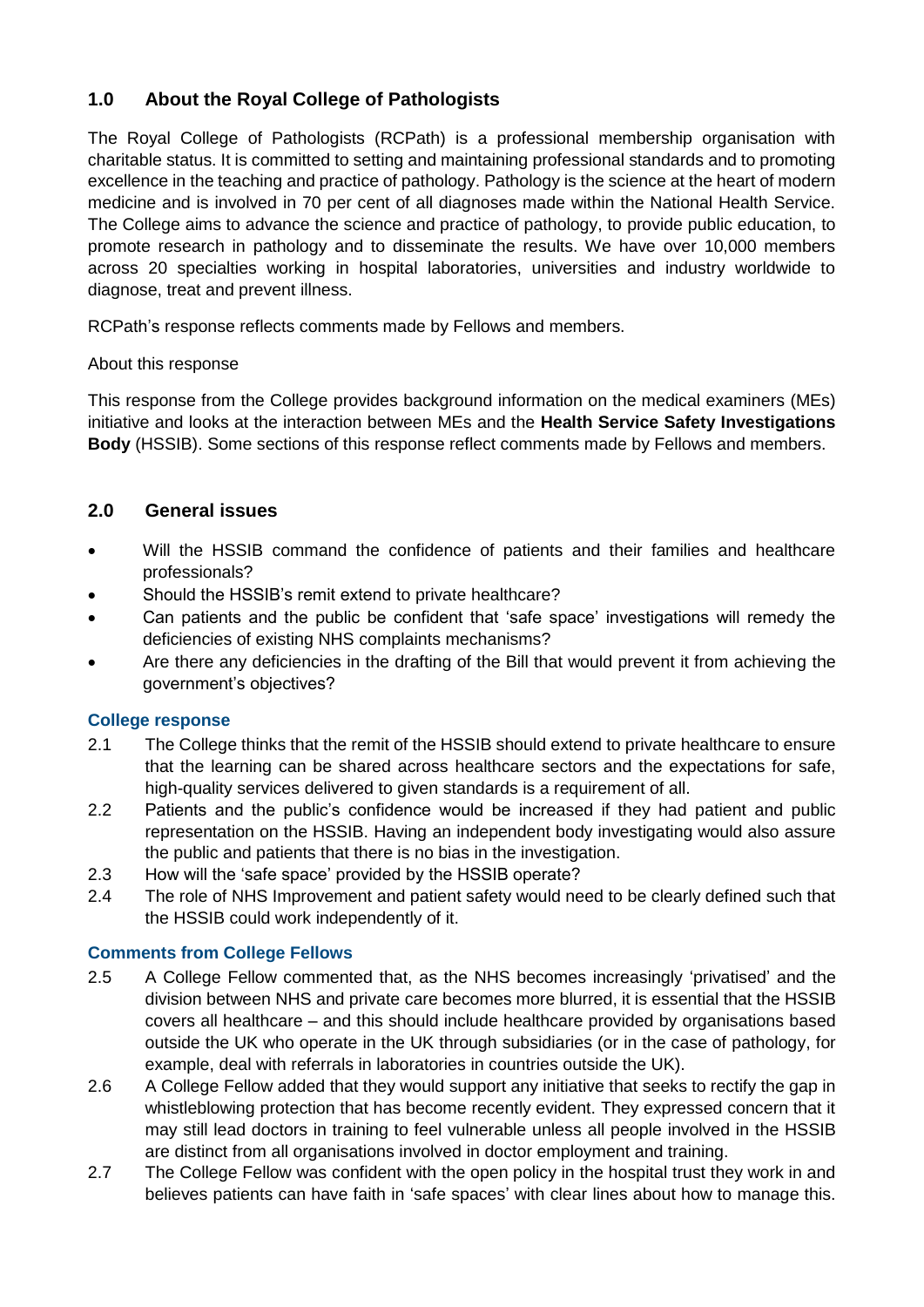A safe space does not mean that all errors are without consequence. The College Fellow added that patients should be aware of how these lines protect them from poor standards of care while protecting staff from unfair treatment in cases of human error.

- 2.8 A College Fellow commented that the HSSIB will only command the confidence of patients and their families and healthcare professionals when it has proved to be effective and shown to encourage a culture of learning to mitigate future occurrence. The representatives on the HSSIB would be key – they would need to be made up of a diverse mix of both health professionals and public/patient representation.
- 2.9 A College Fellow could not see any obvious deficiencies in the drafting of the Bill that would prevent it from achieving the government's objectives.

## **3.0 Establishment and powers**

- Will the establishment of the HSSIB add to confusion about the responsibilities of the various bodies currently dealing with complaints and safety concerns in healthcare?
- Would the draft Bill equip the HSSIB with adequate powers to achieve the government's objective of improving patient safety, or the ability of the Secretary of State to secure the improvement of the safety of the NHS? Does it go too far in any respect?
- Would it be appropriate to model the powers and status of the HSSIB more closely on similar bodies which investigate safety incidents in the aviation, rail or maritime industries?
- Does the draft Bill ensure that the HSSIB is sufficiently independent of both the NHS and the government?

## **College response: Medical examiners**

#### **Background**

- 3.1 RCPath is the lead medical royal college for MEs. MEs will be part of a national network of specifically trained independent senior doctors (from any specialty). Overseen by a National ME, they will scrutinise all deaths across a local area that do not fall under the coroner's jurisdiction. We were delighted with the announcement by the Parliamentary Under Secretary of State in October 2017 that a national system of independent MEs will be introduced from April 2019. The College has long campaigned for the implementation of this vital patient safety initiative, which was recommended by the Shipman, Mid Staffs and Morecambe Bay inquiries.
- 3.2 Pilot studies have demonstrated that MEs ensure that death certificates are accurate, cases are referred appropriately to the coroner and, most importantly, that bereaved relatives have the opportunity to ask questions and raise any concerns they may have. MEs are also ideally placed to identify trends relating to deaths and highlight areas for further investigation, giving relatives the answers they deserve and improving care for future patients. MEs work closely with families and health professionals to answer questions, address concerns and identify problems with care at an early stage so action can be taken to safeguard patients in the future.
- 3.3 Importantly, MEs will seek and record the opinions of relatives of the deceased and will document and pass on relevant concerns. The College's view is that no other patient safety initiative can provide these benefits in such a truly independent and universal way.

#### **Areas for discussion**

3.4 Medical examiners will play a vital role in improving patient safety. Whilst we do not think a memorandum of understanding between MEs and the HSSIB is necessary, the circumstances when and how (if at all) an individual ME (or probably a region/National ME) raises a concern should be clarified.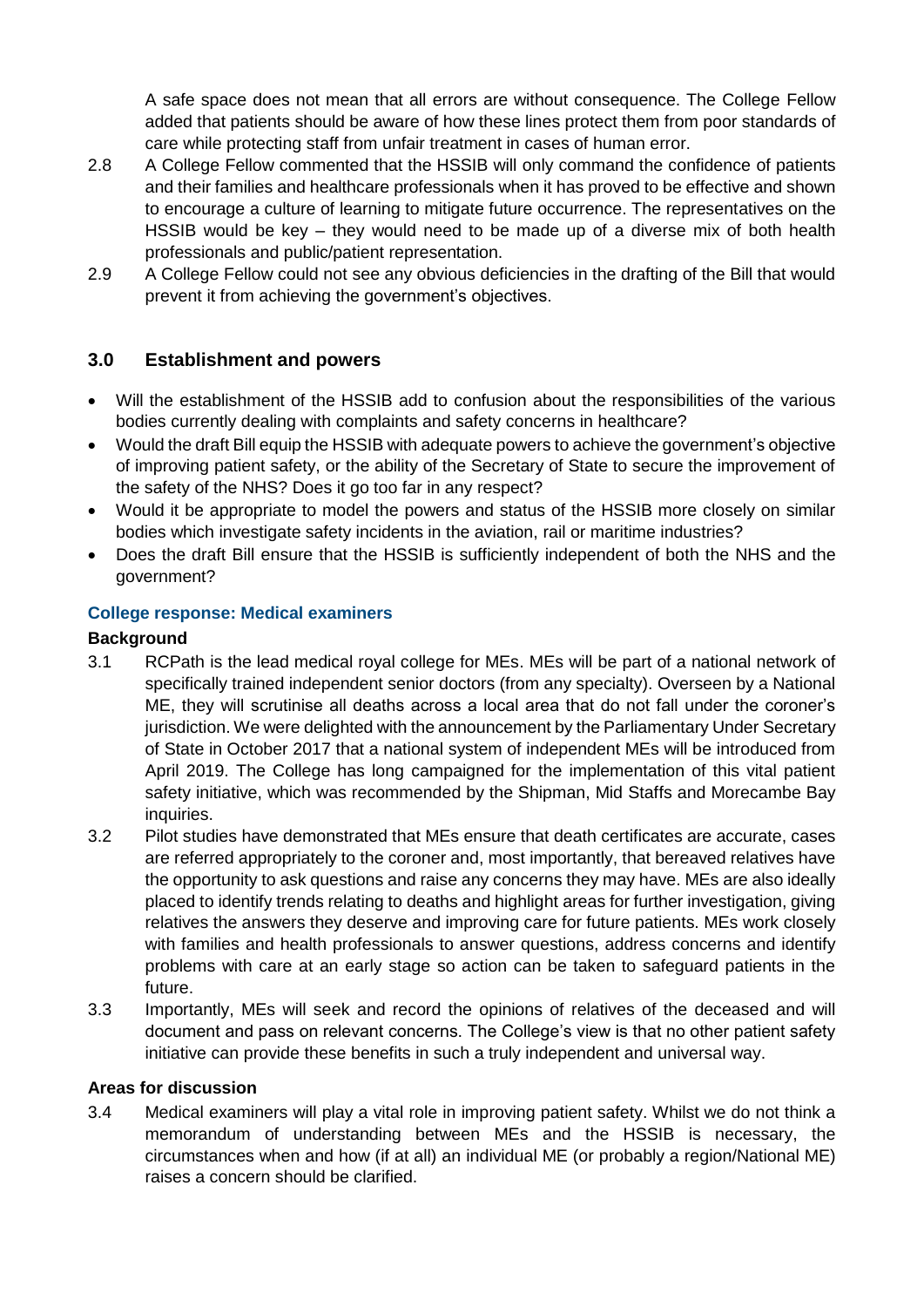3.5 The College is keen to ensure that the MEs initiative is integrated with the HSSIB. Clarification is needed on when and how MEs' evidence fits in with the HSSIB although the HSSIB investigation may happen at a later stage.

### **Comments from College Fellows**

- 3.6 A College Fellow raised concerns that a further body is likely to cause more confusion could this be included in the remit of the Care Quality Commission (or UKAS for the labs)?
- 3.7 A College Fellow commented that staff are already encouraged to speak freely when investigating incidents and there are services such as Patient Advice and Liaison Service (PALS) for patients to voice their concerns.
- 3.8 A College Fellow expressed that 'time will tell' if the draft Bill will equip the HSSIB with adequate powers to achieve the government's objective of improving patient safety or enable the Secretary of State to secure the improvement of the safety of the NHS. The Fellow wanted to understand the governance framework of the HSSIB and its members' accountability, if the HSSIB is to be independent of any NHS body.
- 3.9 A College Fellow commented that if models of powers and status exist for similar bodies which investigate safety incidents in the aviation, rail or maritime industries, if these have been shown to work effectively and meet the objectives of improving patient safety and reducing incidence, then the model of powers and status of the HSSIB should more closely reflect those models.
- 3.10 A College Fellow raised concerns about whether the draft Bill ensures that the HSSIB is sufficiently independent of both the NHS and the government as there will need to be representation of clinical experts on the HSSIB who will be dependents of the NHS.

## **4.0 Safe space**

- Is a legally protected 'safe space' necessary to successfully undertake NHS investigations?
- Will creating a 'safe space' for safety investigations 'encourage patients, families, NHS staff and other participants in an HSSIB investigation to speak freely for the purposes of promoting learning and improving safety'?
- Would the draft Bill adequately protect from disclosure information given to the HSSIB?

#### **College response**

- 4.1 MEs will provide the opportunity for families to speak freely following the death of a relative. We anticipate MEs will filter cases for Learning from Deaths reviewers who will use structured judgement review of cases; it is likely this will lead to improved interaction with the bereaved.
- 4.2 The College organised a joint conference, Introducing medical examiners, with the Department of Health and Social Care on 22 March 2018. There were more than 100 attendees, representing more than 60 acute trusts. One of the common themes that emerged from the conference was the high levels of satisfaction with the system from bereaved families and the need to engage with key stakeholders, particularly coroners at every stage.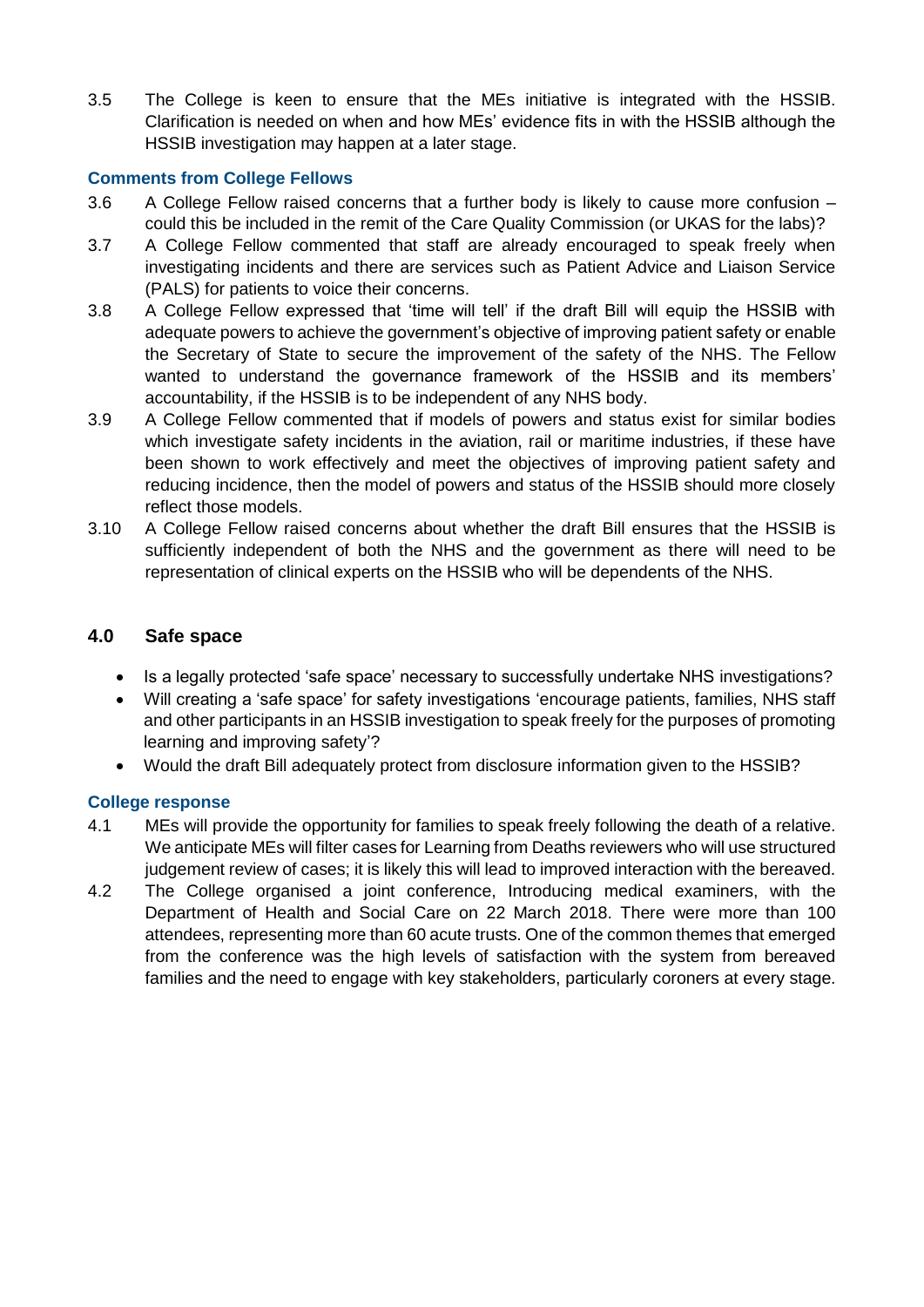- 4.3 Further evidence from the pilot schemes includes the following.
	- 4.3.1 Common areas of concern highlighted by MEs include end of life care, Do Not Attempt Resuscitation consent, failure to escalate when a patient deteriorates, falls and medication errors or side effects. MEs have spotted trends and reduced future harm; for exampl improving International Normalised Ratio control, and feeding in the stroke unit.
	- 4.3.2 The pilot schemes provide weekday-only support. Experience is that families want the Medical Certificate Cause of Death to be accurate rather produced urgently.
	- 4.3.3 If a complaint is reported to the ME, the family are signposted to the complaints department. MEs can facilitate discussions between family and clinical teams to resolve concerns.
	- 4.3.4 MEs must make a judgement about the most appropriate time to contact bereaved relatives. In Sheffield this is usually towards the end of the first 24 hours after death. In Brighton, the ME talks to the person who phones the Bereavement Office.
	- 4.3.5 Feedback from relatives has been very positive. No one has found the contact intrusive.
	- 4.3.6 It was stressed that the intention is for MEs to eventually cover all non-coronial deaths

#### **Comments from College Fellows**

- 4.4 A College Fellow was unclear on how a legally protected 'safe space' is necessary to successfully undertake NHS investigations as successful investigations would be more reliant on the appropriately competent individuals on the HSSIB. The College Fellow questioned whether safe spaces exist for other such models such as aviation, rail and maritime, whether they encourage the public, customers, staff and other participants in an investigation to speak freely for the purposes of promoting learning and improving safety?
- 4.5 A College Fellow suggested that there may need to be the addition of the signing of legally binding confidentiality clauses for each investigation by the members of the HSSIB, which would make each member legally accountable if they disclose information.

## **5.0 Accreditation**

- Will the public have confidence in trusts carrying out their own 'safe space' investigations, and will this build public confidence in the NHS safety investigations system more generally?
- Are the accreditation provisions in the draft Bill satisfactory?
- Will the HSSIB be able to maintain standards of investigation?

#### **College response**

5.1 Independence is important, including for MEs. If MEs are hosted within the NHS, the independence of the HSSIB is an important safeguard to enable whistle blowing to be taken seriously when MEs pass on concerns.